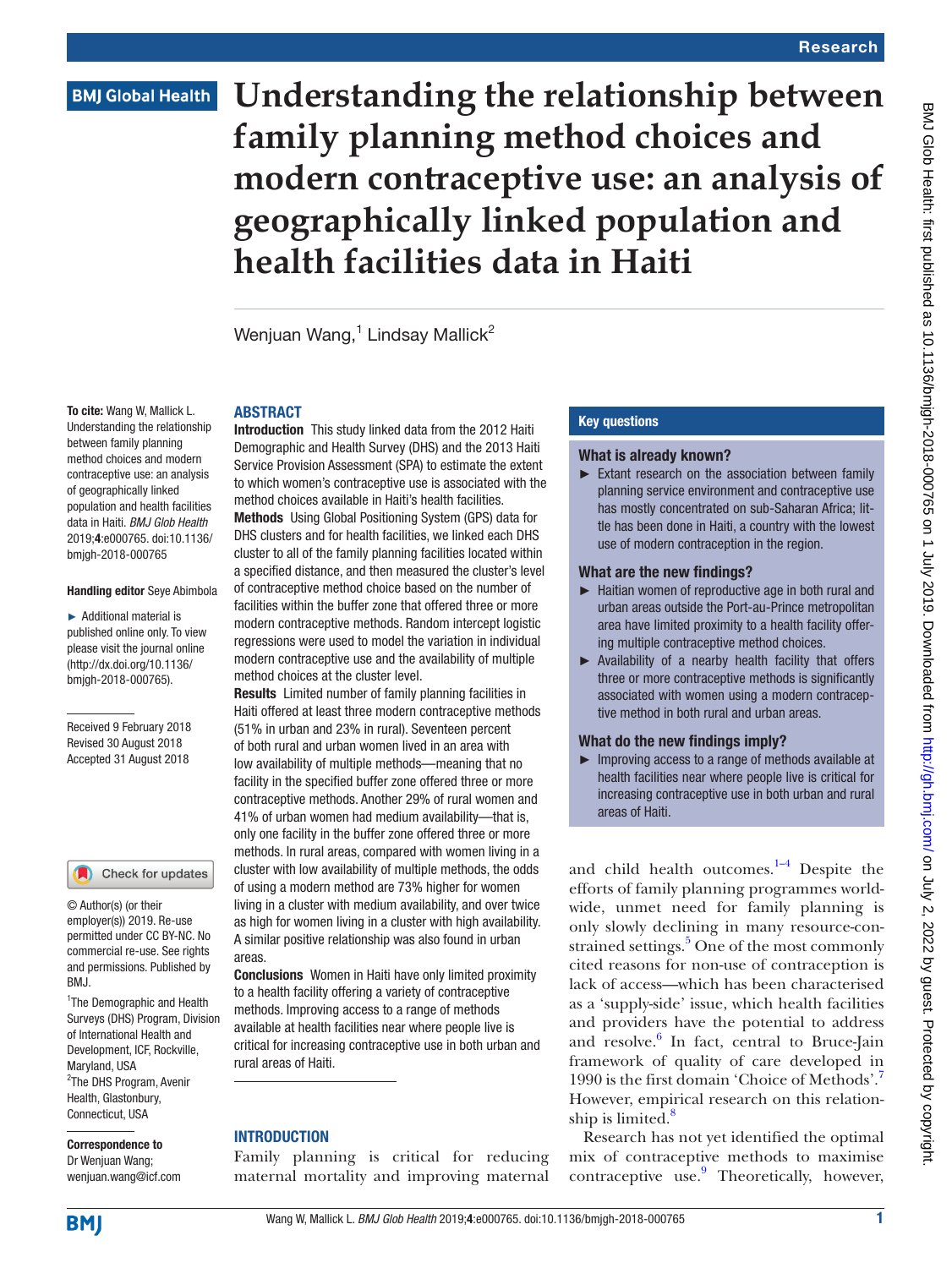the availability of a range of contraceptive methods at health facilities provides a woman with more options from which to choose a method that meets her needs—therefore leading to adoption and continued use of contraception. A woman's contraceptive needs and choices can vary based on whether she wants to space births or limit them altogether, whether she is currently breastfeeding, spousal preferences or cultural acceptability of contraceptive use and whether she may need to use a method discreetly, whether she prefers hormonal or non-hormonal methods, and her experience of side-effects. Further, her selection of a method is constrained by the methods available to her. For example, long-acting methods require higher levels of provider and facility capacity, which may be limited in resource-poor settings.<sup>[5](#page-9-1)</sup>

Ross and Stover used the Family Planning Effort Index, $\frac{10}{10}$  which scores family planning programme in low-income settings based on their policies, services, environment and access to a number of methods,<sup>11</sup> to examine whether method access is associated with modern contraceptive prevalence in 113 countries. They found that an increase in the number of methods available was associated with an increase in modern contraceptive prevalence. An earlier study that also used programme effort scores as a proxy for method availability in 64 developing countries found that contraceptive prevalence rose with increased availability to four modern methods (female sterilisation, the intrauterine device (IUD), the pill and the condom).<sup>12</sup> Additionally, women who are using longacting or reversible contraceptives have a significantly lower risk of discontinuing while still in need of family planning if they live in areas with higher-quality of family planning services.<sup>[13](#page-9-9)</sup>

As a growing number of health facility surveys are conducted on a routine basis, and as geographical data become available both in surveys of health facilities and household surveys, it is possible to measure the association between method availability and contraceptive use by geographically linking health facility survey data to household-based survey data. Only a handful of analyses have used this approach, however, and their findings vary. $\frac{14-17}{10}$  In one study linking household data from the Demographic and Health Surveys (DHS) and health facility data collected through the Service Provision Assessment (SPA), Wang and colleagues analysed family planning data from four East African countries, finding that at the regional level an increase in the average number of contraceptive methods available was associ-ated with higher odds of modern contraceptive use.<sup>[17](#page-9-11)</sup> In another study linking DHS and logistics management information system (LMIS) data, Skiles and colleagues showed that both distance from a family planning facility as well as availability of a reliable supply of methods were associated with contraceptive use in Malawi.[15](#page-9-12) Tumlinson *et al* found only a marginally significant relationship between an available supply of a mix of family planning methods and the level of contraceptive use in Kenya.<sup>[16](#page-9-13)</sup> Conversely, Gage and Zomahoun used geographically

linked data collected in Nigeria during the 2009 Community Participation for Action in the Social Sectors project and found that having an above-average number of family planning methods was not significantly associated with modern contraceptive use within a local govern-ment area.<sup>[14](#page-9-10)</sup>

While research on the family planning service environment and contraceptive use has centred on sub-Saharan Africa, none has been done in Haiti, a country with the highest level of unmet need for family planning and lowest use of modern contraception in the Latin America and the Caribbean region.<sup>[18](#page-9-14)</sup> Only about a fifth  $(22\%)$ of Haitian women of reproductive age use a modern method, while over a third (35%) of married women who want to limit or space births are not using any contraceptive method.<sup>19</sup> Among modern contraception users, method mix is highly skewed. Injectables dominate the method mix, accounting for nearly two-thirds (62%) of modern contraceptive users among married women.<sup>19 20</sup>

Service delivery has been a serious concern in Haiti, given its impoverished state.<sup>[21](#page-9-16)</sup> The 2010 earthquake decimated the already overburdened health system. Much of the country's health infrastructure was destroyed and many health service providers died.<sup>[18 22–24](#page-9-14)</sup> The earthquake exacerbated the pre-existing barriers to care that women have faced in Haiti: poor infrastructure, high healthcare costs and geographic distance to facilities, particularly in rural areas.<sup>[24](#page-9-17)</sup> Haitians have very limited access to high-quality care, especially in rural areas.<sup>[14](#page-9-10)</sup> Further, the mountainous topography and the lack of paved roads have been a barrier to obtaining care.<sup>[25 26](#page-9-18)</sup> In large part, both before the earthquake but increasingly so after the earthquake, health services including family planning are provided by the private sector.<sup>[18](#page-9-14)</sup> However, bilateral and multilateral organisations have dedicated significant resources towards regenerating the public system, establishing mechanisms for maintaining a contraceptive commodities supply as well as supporting a community health agents programme. $^{18}$  $^{18}$  $^{18}$ In fact, donor funding contributes to almost two-thirds of total health expenditures. $27$  Despite these efforts, stock-out of commodities is still common. A United Nations Population Fund (UNFPA) assessment of service delivery points demonstrated a decrease in facilities reporting 'no stock-outs' from 53 in 2010 to 26% in  $2013.^{28}$  $2013.^{28}$  $2013.^{28}$ 

Still, little is known about the impact of the supply of modern contraceptive methods on use of family planning in Haiti. While it is possible that women obtain short-acting contraceptive methods, such as condoms and oral contraceptives, from pharmacies, independent sellers or other informal markets, we hypothesise that women would be more likely to use family planning methods if nearby health facilities had more methods available. Thus, this study aims to test this hypothesis and fill the gap in the literature on the relationship between availability of modern family planning methods at health facilities and contraceptive use in Haiti.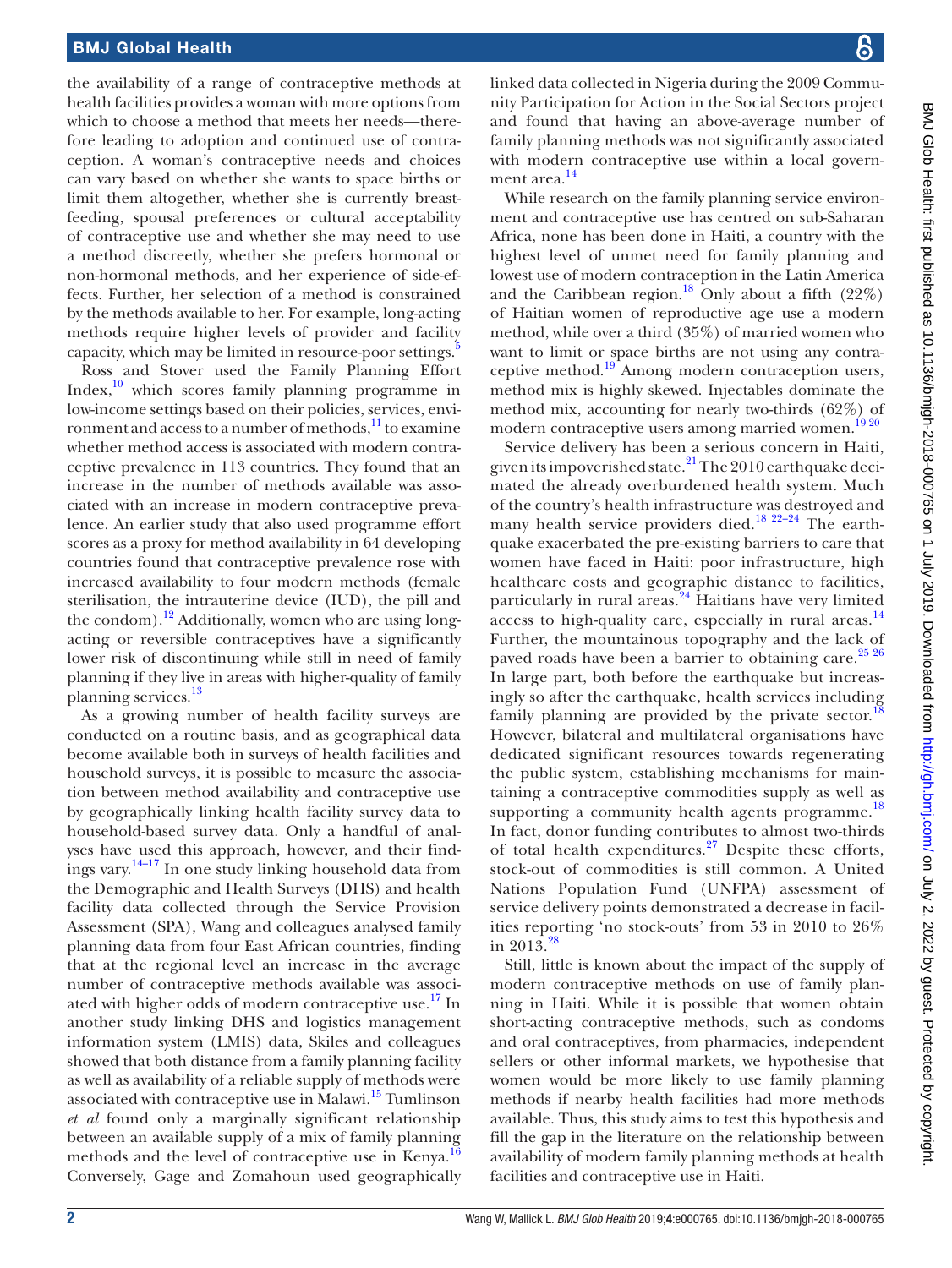#### BMJ Global Health

#### **METHODS Data**

The study used data from the 2012 Haiti DHS and the 2013 Haiti SPA. The DHS is a nationally representative household survey that provides estimates for a range of health indicators, including contraceptive use among women age 15–49, as well as their sociodemographic characteristics. The SPA survey provides information on family planning services at health facilities. Geographic coordinates data collected in both Haiti surveys were used to link DHS clusters and SPA facilities. Using a two-stage cluster sampling approach, the DHS survey selected 445 clusters at the first stage and a sample of 13 181 households at the second stage. Additional information on the sample design can be found in the final survey report.<sup>[19](#page-9-15)</sup> The survey approached all women age 15–49 in the selected households for individual interview in which individual sociodemographic characteristics and information on use of health services were collected. With a response rate of 98%, a total number of 14 287 women participated in the interview.

The 2012 Haiti DHS collected geographic coordinates of the sampled clusters. To protect confidentiality of the participants, coordinates data were geographically displaced before release to the public. The displacement distance was up to 2 km for urban clusters and 5 km for rural clusters, with a further randomly selected 1% of rural clusters displaced up to  $10 \text{ km}^2$ . Our analysis excluded eight clusters with missing coordinates data and 45 camp clusters that temporarily housed the population displaced by the 2010 earthquake. Women interviewed in camp clusters were likely to reside in a different location at the time when they needed family planning services; therefore, the family planning service environment was not the same as where they were surveyed. Women may have obtained camp-based services but those are likely to be informal and thus not assessed by the SPA survey.

We stratified the analysis by urban–rural residence because of substantial differences between urban and rural areas in the health service environment and in people's healthcare seeking behaviours.<sup>[14 19](#page-9-10)</sup> For urban areas, we excluded the Port-au-Prince metropolitan area (Portau-Prince and urban zones of the Ouest region), since research has shown that the linkage approach used in this study is not appropriate for such areas with high density of DHS clusters and health facilities.<sup>26</sup> Therefore, urban areas referred to in this paper represent non-metropolitan urban areas.<sup>i</sup> We excluded unmarried women from the analysis as only 15% of unmarried women are sexually active and their primary contraceptive method is condom obtained from informal sources as opposed to health facilities. With the study restricted to married women, this yielded an analysis sample of 3826 women from 241 rural clusters and 1216 women from 85 urban clusters. [Figure](#page-2-0) 1 shows the location of the clusters included in the analysis and the location of family planning facilities covered in the SPA.

The 2013 Haiti SPA is a census of all the formal-sector health facilities in Haiti. Of the 905 health facilities interviewed, 756 reported providing family planning services. The Haiti SPA collected data through four types of questionnaires: facility inventory, health provider interview, observation of consultations and client exit interview. Facility data used for this analysis come primarily from the facility inventory, which was administered to the facility manager or the most knowledgeable person for specific service areas.

 $100$ 



<span id="page-2-0"></span>Figure 1 Geographic location of DHS clusters (displaced) and SPA facilities included in the analysis a DHS, Demographic and n Health Survey; SPA, Service Provision Assessment. urban' group for a similar reason.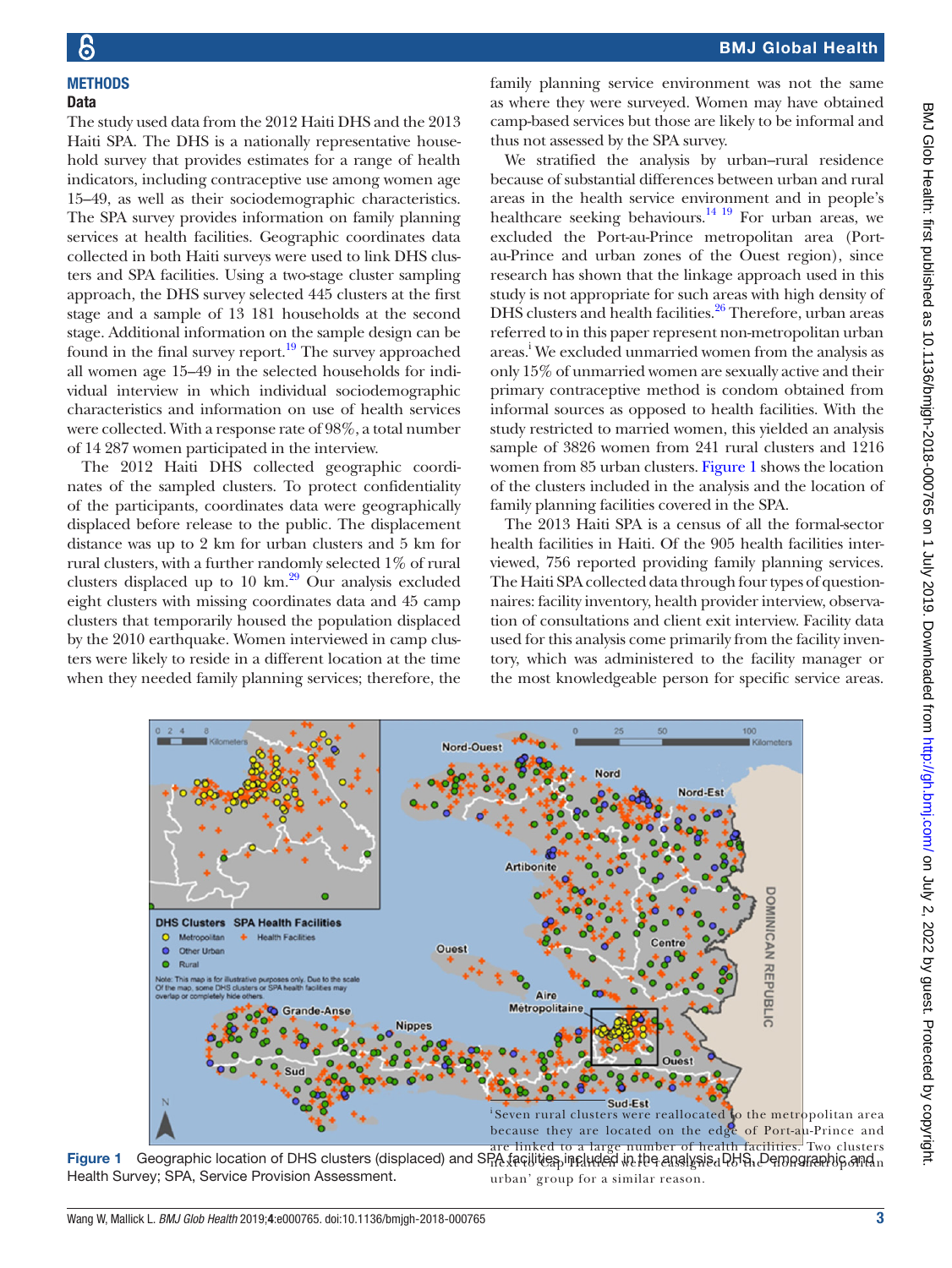For family planning services, the SPA facility inventory collected data on contraceptive method mix and method availability, presence of infrastructure, equipment, guidelines and infection control items necessary for providing good-quality family planning services. The Haiti SPA also collected coordinate location of each interviewed health facility. These data were released without displacement.

# Linking DHS clusters and SPA facilities

Access to family planning is largely determined by the services available in nearby facilities. Because of the displacement of clusters, it is not possible to link a cluster to the nearest facility because the closest facility identified based on the released geographic data may not actually be the nearest facility; therefore, such linkage may be subject to substantial misclassification and errors.<sup>[15](#page-9-12)</sup> In addition, such linkage is problematic when individuals bypass the nearest facility due to such concerns as the quality of care or cost. In this study, instead of looking at the nearest facility, we analysed all health facilities within a specific distance buffer from the cluster and used data on the linked facilities as a proxy of the service environment of the cluster. $26$  This approach assumed that women would use health facilities within the specified buffer. The distance buffer, 5 km from urban clusters and 10 km from rural clusters, was chosen based on the DHS recommendation in using GPS data. $30$ Using the straight-line distance between DHS clusters and SPA facilities, we identified all facilities within the specified buffer of each cluster. Information on linked facilities was summarised to measure the provision of family planning services around the cluster.

#### Data analysis

We used multilevel (individual-level and cluster-level) random intercept logistic regressions to model the association between a woman's use of modern contraception and the availability of family planning methods at nearby health facilities. Such models were used to adjust for the clustering effect, given that women from the same cluster may share certain characteristics. Moreover, random intercept models allow us to differentiate the variation in outcome explained by individual-level and cluster-level factors.<sup>[31](#page-9-24)</sup> The outcome variable was use of any modern contraceptive method, including female sterilisation, male sterilisation, pill, IUD, injectables, implants, lactational amenorrhea method, emergency contraception and standard days method. Condom users (both female and male condoms) were excluded from the analysis because many respondents report obtaining condoms at sources outside of the facilities that a SPA survey usually captures. Among women who reported male condoms as their method of contraception, 44% reported their most recent source of condoms was shops, mobile clinics, fieldworkers or friends/relatives.<sup>19</sup>

The key predictor was availability of a choice of multiple methods at nearby health facilities that provide family planning services. This variable was measured at the cluster level and computed using health facility data. In the Haiti SPA, all facilities offering family planning services were asked if

the facility provides, prescribes or counsels on female sterilisation, male sterilisation, pill, IUD, injectables, implants, condom, emergency contraception or lactational amenorrhea method and if the facility has valid stock on the day of the assessment for some methods such as pills, injectables, implants or emergency contraception observed on-site. In this way, for each facility, the total number of modern methods provided was determined. Again, condoms were excluded. After identifying facilities within a buffer of 10 km for rural clusters and 5 km for urban clusters, we counted the number of facilities offering three or more methods and used this number to classify clusters into three groups: low, medium and high level of availability of multiple method choices. We chose to use three or more methods as the cut-off because few facilities had four or more methods and having at least three methods represent a reasonable range of method choices at health facilities. In fact, we found that almost all facilities with three or more methods had at least one long-acting reversible contraception. Clusters linked to no facilities providing three or more methods within the buffer were classified in the *low-availability group*; those linked to one such facility were classified in the *medium-availability group* and the rest, which were linked to more than one facility offering three or more methods, were classified in the *high-availability group*. The three-level classification was determined based on the distribution of clusters according to the number of facilities within the buffer that offer three or more contraceptive methods. This classification differentiates clusters that have no facility, one or some facilities offering a mix of modern contraceptive methods.

The regressions adjusted for covariates that the literature has shown to be associated with contraceptive use. These include women's age, number of living children, education, occupation, household wealth status, religion, exposure to family planning messages in the media and recent contact with family planning providers. $32-35$  Exposure to family planning messages was defined as hearing about family planning in past few months on radio, TV or in newspaper/magazine. A woman was considered having recent contact with family planning providers if she was visited by a family planning provider or discussed family planning when she visited a health facility in past 12 months.

# **RESULTS**

Of the health facilities found to provide family planning services in Haiti, the majority were in rural areas. [Table](#page-4-0) 1 shows the distribution of these facilities by type of facility, managing authority and department in urban and rural areas. In rural areas, nearly two-thirds (62%) of facilities that provided family planning services were dispensaries, and about a quarter (23%) were health centres without beds, while hospitals were only 3% of the total. In urban areas, the composition of family planning facilities was more evenly distributed among different facility types. In both rural and urban areas, most facilities were managed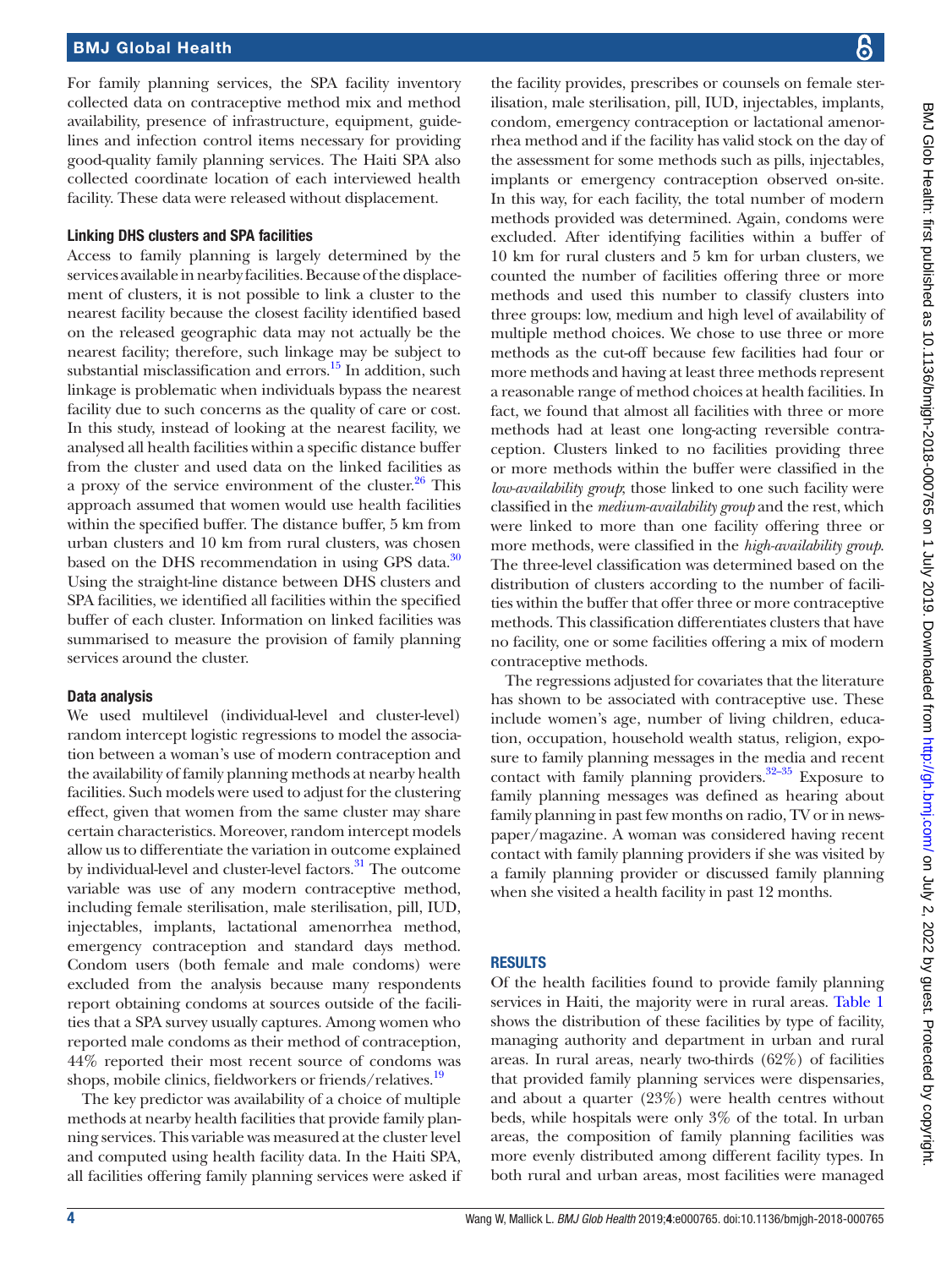<span id="page-4-0"></span>Table 1 Characteristics of health facilities that provide family planning services, Haiti SPA 2013

|                                      | Urban         |     | Rural |     |
|--------------------------------------|---------------|-----|-------|-----|
| <b>Characteristics</b>               | $\frac{0}{0}$ | N   | $\%$  | N   |
| Type of facility                     |               |     |       |     |
| Hospital                             | 29.3          | 44  | 3.3   | 16  |
| Health centre with beds              | 22.6          | 34  | 12.0  | 58  |
| Health centre without beds           | 33.5          | 50  | 22.6  | 109 |
| Dispensary                           | 14.6          | 22  | 62.1  | 300 |
| Managing authority                   |               |     |       |     |
| Government                           | 53.4          | 80  | 45.6  | 220 |
| NGO/private not-for-profit           | 9.4           | 14  | 14.7  | 71  |
| Private for-profit                   | 13.3          | 20  | 17.0  | 82  |
| Mixed*                               | 23.9          | 36  | 22.8  | 110 |
| Department                           |               |     |       |     |
| Aire metropolitaine/ Reste-<br>Ouest | 13.3          | 20  | 21.9  | 106 |
| Sud-Est                              | 6.6           | 10  | 9.5   | 46  |
| Nord                                 | 15.3          | 23  | 8.9   | 43  |
| Nord-Est                             | 3.3           | 5   | 5.8   | 28  |
| Artibonite                           | 8.6           | 13  | 19.0  | 92  |
| Centre                               | 6.6           | 10  | 5.4   | 26  |
| Sud                                  | 20.6          | 31  | 6.6   | 32  |
| <b>Grand-Anse</b>                    | 10.0          | 15  | 5.0   | 24  |
| Nord-Ouest                           | 8.9           | 13  | 14.2  | 68  |
| <b>Nippes</b>                        | 6.6           | 10  | 3.9   | 19  |
| Total                                | 100%          | 150 | 100%  | 483 |

\*Mixed facilities are non-profit facilities that also receive subsidies or salaried staff from the government. SPA, Service Provision Assessment.

by the government or by a mixed government and private non-profit managing authority.

Family planning facilities in Haiti reported providing a range of modern contraceptive methods; the most commonly reported methods were pills, injectables, male condoms and implants [\(table](#page-4-1) 2). Overall, 77% or more of the facilities provided pills, injectables and male condoms. In urban areas, 42% of family planning facilities reported having implants available, over twice the percentage of facilities in rural areas (20%) that reported this method. Overall, 51% of family planning facilities in urban areas and 23% in rural areas provided at least three methods (with condom excluded). [Figure](#page-5-0) 2 shows the percentage of facilities with at least three modern methods available, by facility type and managing authority. The highest level of availability was in hospitals: 67% of hospitals provided at least three methods, followed by health centres with beds, at 45%. Dispensaries had the lowest availability, at 20%. By managing authority, the percentage providing three or more methods was highest in government facilities (33%) and lowest in private for-profit facilities (18%).

<span id="page-4-1"></span>Table 2 Percentage of family planning facilities in Haiti that provide specific modern contraceptive methods\*, Haiti SPA 2013

| <b>Modern contraceptive</b>                         |       |       |
|-----------------------------------------------------|-------|-------|
| method                                              | Urban | Rural |
| Pill                                                | 82.0  | 77.6  |
| Injectables                                         | 81.3  | 77.8  |
| Male condom                                         | 88.7  | 80.3  |
| <b>Implants</b>                                     | 41.9  | 15.3  |
| Female condom                                       | 6.0   | 6.4   |
| <b>IUD</b>                                          | 5.3   | 0.6   |
| Emergency contraception                             | 8.6   | 3.9   |
| Standard days method                                | 19.9  | 12.0  |
| Male sterilisation                                  | 12.0  | 2.5   |
| Female sterilisation                                | 17.3  | 2.7   |
| Provide three or more methods<br>(excluding condom) | 50.5  | 23.1  |
| Total number of facilities                          | 150   | 483   |

\*Facility provides, prescribes or counsels clients on family planning methods and facility has valid products observed onsite if method is pill, injectables, implants, male condom, female condom and emergency contraception.

IUD, intrauterine device; SPA, Service Provision Assessment.

In the 2012 Haiti DHS, after excluding camp clusters and clusters with missing GPS data, 3826 women from 241 rural clusters and 1216 women from 85 urban clusters remained in the analysis. Among the linked facilities within the buffer, we counted the number that provided at least three family planning methods and used this number to categorise clusters. [Figure](#page-5-1) 3 shows the distribution of women by the availability of multiple method choices at nearby facilities. In rural areas, 17% of women lived in an area with low availability of multiple methods, meaning that no facility with 10 km from the cluster offered at least three modern methods, 29% of women had medium availability and 54% had high availability. In urban areas, 42% of women lived in an area with a high availability of choices—that is, where two or more nearby facilities reported availability of at least three contraceptive methods.

Overall, 5042 married women were analysed for their use of modern contraception. Background characteristics of these women in each geographic location are shown in [online supplementary table 1.](https://dx.doi.org/10.1136/bmjgh-2018-000765) Modern contraceptive prevalence (except condom use) was 30% in both urban and rural areas. [Figure](#page-6-0) 4 highlights the relationship between women's use of modern contraception and the availability of multiple family planning methods at nearby facilities. In rural areas, modern contraceptive use was higher in areas that had more facilities with multiple modern methods available. In areas where facilities had a high level of availability—offered at least three methods—35% of women reported current use of modern contraception compared with only 20% of women in clusters where no facility within the service environment offered three or more methods. In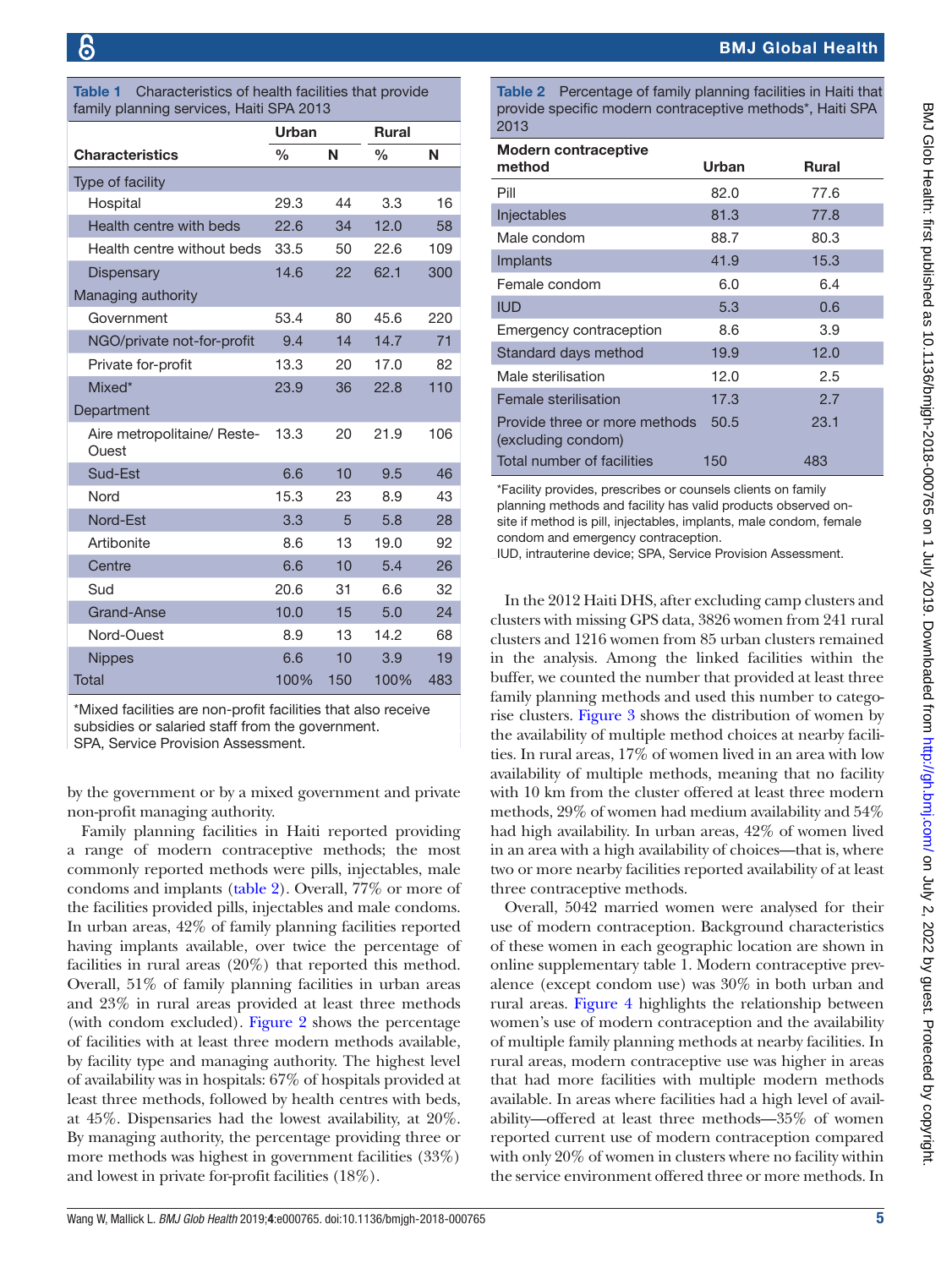

<span id="page-5-0"></span>Figure 2 Percentage of family planning facilities providing at least three modern contraceptive methods, by facility type and managing authority, Haiti SPA 2013. SPA, Service Provision Assessment.

urban areas, women living in clusters with medium or high availability reported higher use of contraception compared with women in low-availability clusters.

BMJ Global Health

Using multilevel multivariable logistic regression models, we assessed how women's contraceptive use is associated with the availability of multiple method choices within the service environment. We ran separate models for urban and rural. [Table](#page-7-0) 3 presents odds ratio (OR) and 95% confidence interval (CI) for the level of availability of multiple methods as well as for the covariates adjusted for in the models. Random-effect is significant in both models, indicating significant variations in outcome at the cluster level. In rural areas, the level of method choice is positively

and significantly associated with women's use of modern contraception after controlling for women's characteristics. Compared with women in clusters with a low level of availability of multiple methods, the odds of using a modern contraceptive method are 73% higher for women in a cluster with a medium level of availability (OR, 1.73; 95% CI 1.23 to 2.45), and over twice as high for women in a cluster with a high level of availability (OR, 2.23; 95% CI 1.61 to 3.09). A similar positive relationship is also found in urban areas. Among women's background characteristics, age, number of living children and contact with a family planning provider are consistently associated with the use of contraception in both urban and rural areas. In contrast,



<span id="page-5-1"></span>Low availability=no facility providing 3 or more methods within the buffer Medium availabilty=1 facility providing 3 or more methods within the buffer High availability=more than 1 facility providing 3 or more methods within the buffer The buffer distance was 5 km for urban clustrers and 10 km for rural clusters

Figure 3 Percent distribution of married women in Haiti by availability of multiple method choices at nearby family planning facilities.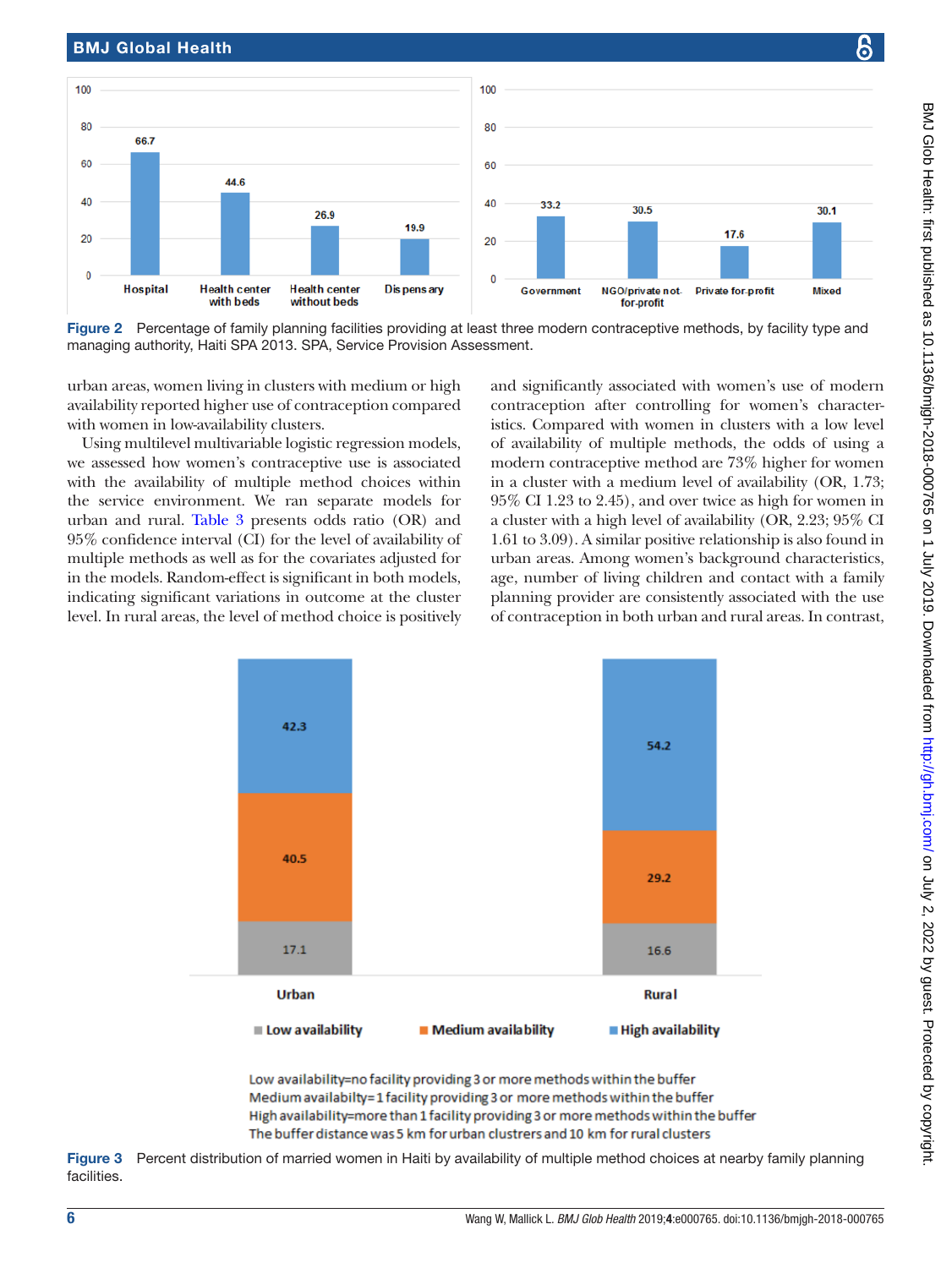

Figure 4 Women's use of modern contraceptive methods in Haiti by availability of three or more methods at nearby facilities and residence.

women's household wealth status and religion do not seem to be important predictors of modern contraceptive use.

#### **DISCUSSION**

Linking data from the 2012 Haiti DHS, a nationally representative household survey, and the 2013 Haiti SPA, a health facility survey, this study examined the relationship between women's contraceptive use and the family planning service environment, specifically the availability of multiple method choices at nearby health facilities. The results indicate a strong association between the availability of three or more methods and women's use of modern contraception in both urban and rural areas. The presence of at least one facility offering a range of methods within a reasonable distance from the community (cluster) was significantly associated with increased use of modern contraceptive methods. Such association is evident in both rural and non-metropolitan urban areas.

The availability of contraceptive options impacts women's contraceptive use choices and determines the method mix among users. This is observed in the recent shift from male condom and pills to injectables and implants among contraceptive users in many sub-Saharan African countries due to the considerable donor support in increasing the supply and availability of these two methods in this region. $36$  In Central Africa countries where there is still limited availability of other methods, male condoms remain as the dominant contraceptive method among both married and unmarried women. $37$  A study in Uganda showed that proximity to a private health facility was associated with a greater likelihood of contraceptive use in urban areas but not in rural areas.<sup>[38](#page-9-28)</sup> Although not explored by the authors of this study, it is possible that health facilities

<span id="page-6-0"></span>in rural areas had limited contraceptive options and therefore being close to a health facility did not help address women's contraceptive needs.

Haiti heavily relies on external support for most funding of health services and the investment in family planning has been increasing but still limited. $27$  We found although the majority of health facilities provide family planning services, choice of modern methods of contraception at health facilities is limited—only half of the family planning facilities in urban areas and less than a quarter of facilities in rural areas provide three or more methods. The communities studied had limited choices in nearby facilities, especially in rural areas where 17% of women lived in a community where no facility within 10 km offered three or more contraceptive methods. The availability of implants, IUD and sterilisation is very limited in rural family planning facilities. This could be due to a number of factors, including shortages of supplies, commodities, trained providers to perform the procedure or other deficits in the health system.

Providing a range of family planning methods from which to choose is important to meet the needs of couples at different life stages and also to allow users to switch methods, thereby increasing long-term use of contraception.<sup>[7](#page-9-3)</sup> Our findings suggest that family planning programmes in Haiti need to focus on increasing method diversity in both urban and rural areas. More than 80% of health facilities in rural areas that provide family planning services are dispensaries or health centres without beds. These two types of facilities reported the lowest availability of multiple methods. To increase contraceptive use in rural areas, health centres without beds and dispensaries need to be better supplied with a range of contraceptives. For remote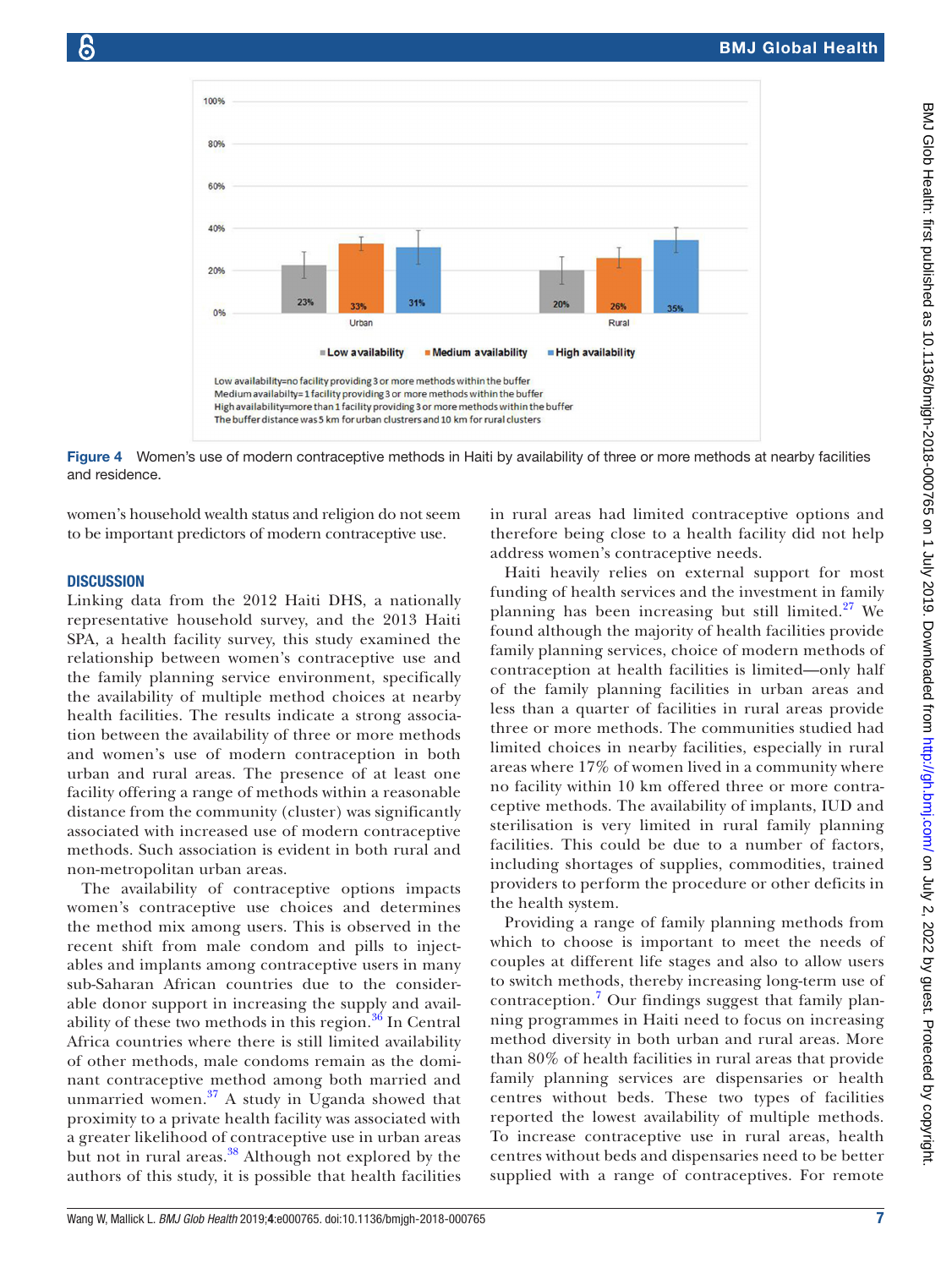<span id="page-7-0"></span>

|                                                           | Urban     |              | Rural     |              |
|-----------------------------------------------------------|-----------|--------------|-----------|--------------|
| <b>Variables</b>                                          | <b>OR</b> | 95% CI       | <b>OR</b> | 95% CI       |
| Level of availability of multiple family planning methods |           |              |           |              |
| Low availability                                          | 1.00      |              | 1.00      |              |
| Medium availability                                       | $1.77**$  | 1.19 to 2.63 | $1.73**$  | 1.23 to 2.45 |
| High availability                                         | $2.01**$  | 1.33 to 3.05 | $2.23*$   | 1.61 to 3.09 |
| Age                                                       |           |              |           |              |
| $15 - 24$                                                 | 1.00      |              | 1.00      |              |
| $25 - 34$                                                 | 0.78      | 0.54 to 1.13 | 1.04      | 0.83 to 1.31 |
| $35 - 44$                                                 | $0.52**$  | 0.33 to 0.81 | 0.81      | 0.61 to 1.06 |
| $45 - 49$                                                 | $0.25*$   | 0.13 to 0.47 | $0.29*$   | 0.20 to 0.42 |
| Number of living kids                                     |           |              |           |              |
| $0 - 1$                                                   | 1.00      |              | 1.00      |              |
| $2 - 3$                                                   | $2.10*$   | 1.54 to 2.86 | $2.70*$   | 2.15 to 3.38 |
| $4 - 5$                                                   | $1.78**$  | 1.15 to 2.75 | $3.32*$   | 2.52 to 4.37 |
| $6+$                                                      | $2.27**$  | 1.23 to 4.20 | $3.19*$   | 2.32 to 4.38 |
| Education                                                 |           |              |           |              |
| None                                                      | 1.00      |              | 1.00      |              |
| Primary                                                   | 1.08      | 0.71 to 1.64 | 1.09      | 0.91 to 1.31 |
| Secondary or higher                                       | 1.02      | 0.65 to 1.61 | 1.13      | 0.87 to 1.46 |
| Occupation                                                |           |              |           |              |
| Unemployed                                                | 1.00      |              | 1.00      |              |
| Agriculture                                               | 1.07      | 0.57 to 2.02 | 1.27      | 0.98 to 1.63 |
| Professional                                              | 1.23      | 0.93 to 1.63 | $1.28**$  | 1.08 to 1.52 |
| Other                                                     | 1.76      | 0.97 to 3.18 | 1.17      | 0.67 to 2.04 |
| Wealth Quintile+                                          |           |              |           |              |
| Lowest                                                    | na        |              | 1.00      |              |
| Second                                                    | na        |              | 0.93      | 0.78 to 1.11 |
| Middle                                                    | na        |              | 1.01      | 0.80 to 1.29 |
| Lowest-Middle                                             | 1.00      |              | na        |              |
| Fourth                                                    | 0.86      | 0.63 to 1.18 | 1.22      | 0.83 to 1.79 |
| Highest                                                   | $0.64***$ | 0.43 to 0.93 | 0.77      | 0.40 to 1.46 |
| Religion                                                  |           |              |           |              |
| Catholics                                                 | 1.00      |              | 1.00      |              |
| Protestant                                                | 0.79      | 0.61 to 1.02 | $0.78**$  | 0.67 to 0.92 |
| Vaudousant/other                                          | 0.58      | 0.32 to 1.05 | 0.94      | 0.70 to 1.25 |
| Exposure to family planning messages                      |           |              |           |              |
| No exposure                                               | 1.00      |              | 1.00      |              |
| Weekly or more                                            | 0.91      | 0.71 to 1.17 | 1.03      | 0.88 to 1.20 |
| Contact with family planning provider                     |           |              |           |              |
| No                                                        | 1.00      |              | 1.00      |              |
| Yes                                                       | $1.89*$   | 1.45 to 2.46 | $1.82*$   | 1.55 to 2.13 |
| Random parameter                                          | 0.06      |              | 0.10      |              |
| Number of women                                           | 1216      |              | 3826      |              |
| Number of clusters                                        | 85        |              | 241       |              |

†In non-metropolitan urban areas, very few women were in the lowest and second wealth quintiles, and they were combined into the middle wealth group.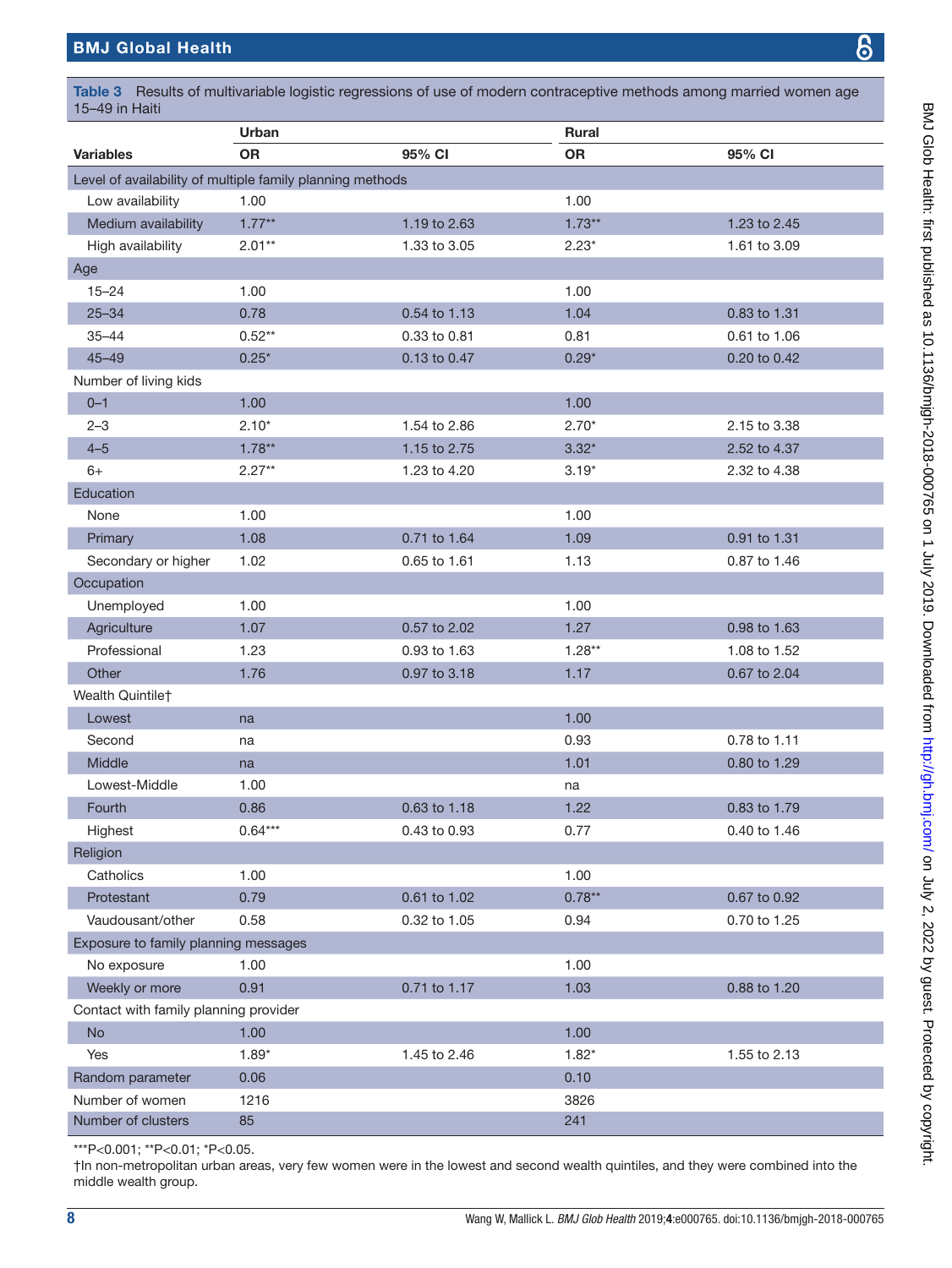areas where health facilities are sparse, mobile clinics and community-based services could help improve access to family planning. While having a range of methods available is essential for method choices, other aspects from the supply perspective that are not covered in this study are also important. Cost of services can prevent women from obtaining family planning services they need. Research found that contraceptive use in low-income countries increases with the share of government facilities that tend to provide services with low cost or no cost.<sup>39</sup> While long-acting reversible methods are cost-effective in the long term, it can be challenging for individuals to pay the upfront cost of the services.[40](#page-9-30) Although in Haiti public health facilities are mandated to provide free family planning service, cost could still be a barrier to contraceptive use when women have to use the private sector due to the lack or stock-out of methods in public facilities.<sup>[41](#page-9-31)</sup> Provision of quality family planning services is also key to the contraceptive uptake and continuation. $4243$  Previous research found that quality of family planning counselling in health facilities in Haiti remains a concern.<sup>[44](#page-9-33)</sup>

The methodological strength of this paper is linking health facilities and communities with GPS data using a buffer linkage approach. The availability of GPS data for DHS clusters and health facilities provides opportunities for linking information for households and health facilities. Among the limited studies based on DHS surveys and SPA or other health facility surveys to examine the relationship between service provision and use, most linked DHS clusters to the nearest health facility and analysed how physical access to health facilities—distance to the nearest facility and/or the services provided at the health facility—affects the use of health services. This approach using distance as a measurement of access to healthcare is prone to errors resulting from the geographical displacement of DHS clusters .[15](#page-9-12) The use of the nearest facility to define the service environment is problematic for several reasons. In Haiti, we found that within the specific buffer, 40%–50% of clusters in rural and urban areas were linked to more than one facility offering three or more family planning methods. In such circumstances, the displacement could cause one of these facilities to be identified as the closest facility even though it is not, and therefore its service provision does not represent the service environment nearest to the community. Furthermore, even when the nearest facility is correctly identified, linking clusters to the nearest facility does not account for the fact that women may bypass the nearest facility in favour of seeking better-quality services further away. Thus, we consider it more prudent to examine the average service provision of all health facilities within an accessible distance from the community. The buffer distance chosen (10 km in rural areas and 5 km in urban areas) reduced misclassification errors due to cluster displacement. All facilities in urban and most in rural within the maximum displacement radius around the real

location of the cluster were captured (given that urban clusters were displaced up to 2 km and most rural clusters were displaced up to 5 km).

One limitation of this study is the gap in time between the outcome variables and the service variables. Facility data reflect the current service environment at the time of the 2013 Haiti SPA. Although the question on women's contraceptive use in the 2012 DHS was framed as 'current', the service environment when women needed the service could be different from that during the interview. For instance, stockouts of contraceptive methods could have occurred. Associating SPA data on service provision and DHS data on contraceptive use could be problematic if the service environment changed substantially over the time between the two surveys. Second, the use of informal health outlets has a potentially confounding effect. SPA data reflect services provided at formal healthcare facilities, but many people use informal sectors for healthcare. In Haiti, the majority of male condom users interviewed in the DHS obtained condoms from shops or friends or relatives rather than healthcare facilities; therefore, we had to exclude condom use from the analysis. A large proportion of pill users in Haiti also rely on non-facility resources for their supplies such as pharmacies, mobile clinics and shops, none of which are captured in the SPA survey. Finally, we identified facilities around DHS clusters based on a straight-line distance measurement. This approach did not take into account the mountainous terrain and the road conditions, which could limit women's actual access or inaccurately classify the facilities that they could more easily access. Research, however, has found that straight-line linkage actually yielded similar results to other geospatial linking methods.[45](#page-9-34)

The linkage methodology used in this paper adds to the limited amount of literature on connecting health facility data with population data to understand the relationship between service provision and use. In Haiti, many married women have little or no access to a range of contraceptive methods, which may partially explain the high level of unmet need for family planning and the unbalanced method mix among contraceptive users. The results highlight the importance of offering access to a range of contraceptive methods. The study adds to the findings of other studies showing that making more family planning methods available in health facilities is critical for increasing contraceptive use in both urban and rural areas. In hard-to-reach areas, however, alternative means for supplying contraception, for example through mobile clinics of community-based programmes, should also be considered. Although the focus of this study is married women, the availability of contraceptive method choices would be equally important for the contraceptive use among young unmarried women in Haiti who predominantly rely on male condoms for contraception.